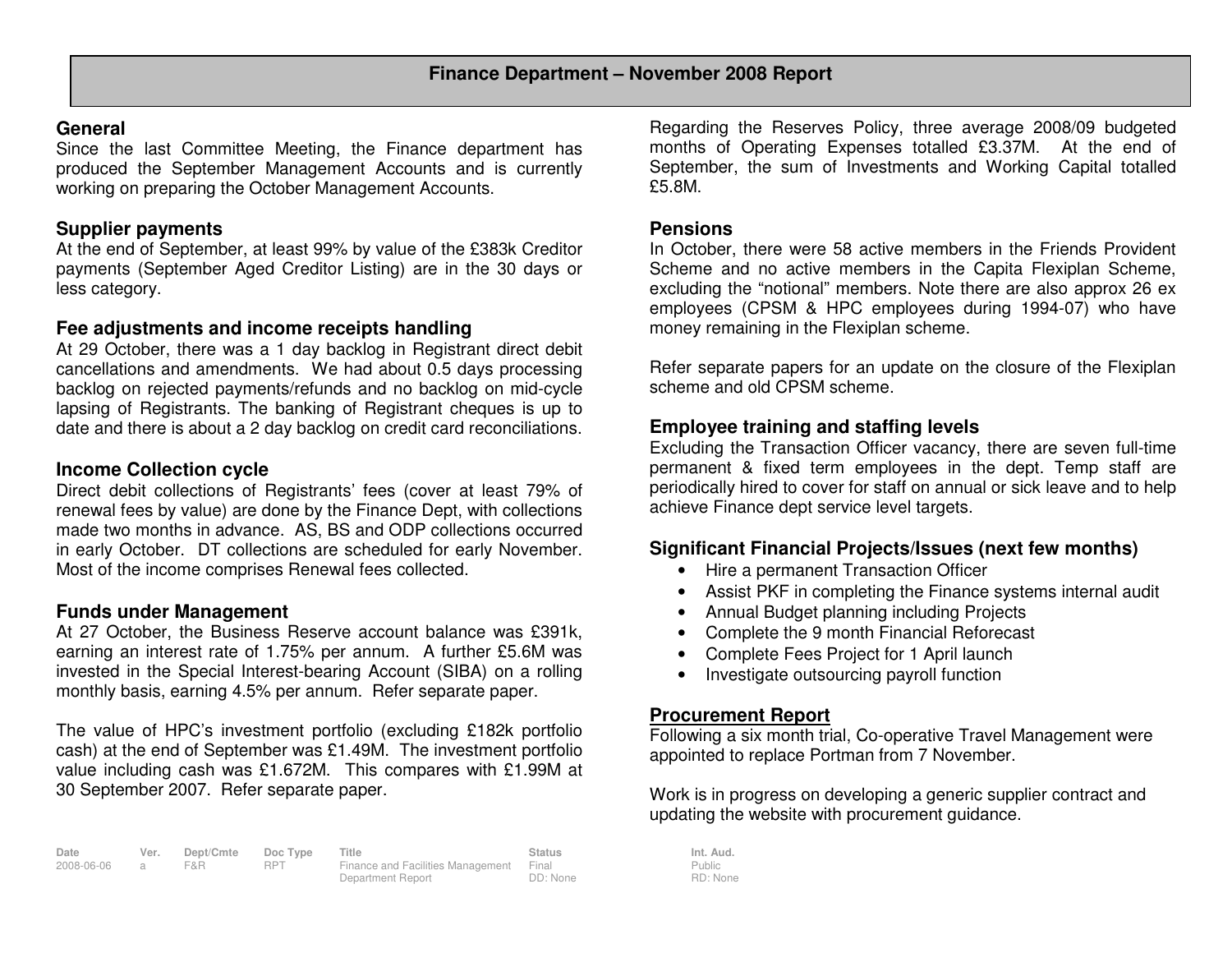|                                    | 2008        |                |             |                |                |             |      |      |      | 2009 |      |      | <b>Total to</b> | <b>Budget</b> |                | <b>Annual</b>  |
|------------------------------------|-------------|----------------|-------------|----------------|----------------|-------------|------|------|------|------|------|------|-----------------|---------------|----------------|----------------|
|                                    | April       | May            | Jun         | Jul            | Aug            | Sep         | Oct  | Nov  | Dec  | Jan  | Feb  | Mar  | <b>YTD</b>      | <b>YTD</b>    | Variance       | <b>Budget</b>  |
|                                    | £000        | £000           | £000        | £000           | £000           | £000        | £000 | £000 | £000 | £000 | £000 | £000 | £000            | £000          | £000           | £000           |
| <b>INCOME</b>                      |             |                |             |                |                |             |      |      |      |      |      |      |                 |               |                |                |
| <b>Registration Income</b>         | 1,098       | 965            | 1,164       | 1,049          | 1,173          | 1,171       |      |      |      |      |      |      | 6,620           | 6,799         | (178)          | 13,730         |
| Miscellaneous Income               | $\mathbf 0$ | $\Omega$       | $\mathbf 0$ | $\mathbf 0$    | $\mathbf 0$    | $\mathbf 0$ |      |      |      |      |      |      | $\mathbf 0$     |               | $\overline{O}$ | $\overline{0}$ |
|                                    |             |                |             |                |                |             |      |      |      |      |      |      |                 | 0             |                |                |
| <b>TOTAL INCOME*</b>               | 1,098       | 965            | 1,164       | 1,049          | 1,173          | 1,171       |      |      |      |      |      |      | 6,620           | 6,799         | (178)          | 13,730         |
| <b>EXPENDITURE</b>                 |             |                |             |                |                |             |      |      |      |      |      |      |                 |               |                |                |
| Approvals & Monitoring             | 40          | 64             | 57          | 29             | 42             | 45          |      |      |      |      |      |      | 277             | 296           | (19)           | 661            |
| <b>Chief Executive</b>             | 28          | 17             | 29          | 27             | 27             | 73          |      |      |      |      |      |      | 201             | 134           | 66             | 278            |
| <b>Council &amp; Committees</b>    | 0           | 18             | 96          | 12             | 23             | 42          |      |      |      |      |      |      | 190             | 229           | (39)           | 547            |
| Communications                     | 22          | 78             | 83          | 79             | 55             | 94          |      |      |      |      |      |      | 411             | 452           | (42)           | 1,020          |
| <b>Facilities Manangement</b>      | 92          | 59             | 96          | 102            | 65             | 31          |      |      |      |      |      |      | 444             | 495           | (50)           | 910            |
| Finance                            | 47          | 75             | 50          | 65             | 38             | 42          |      |      |      |      |      |      | 316             | 296           | 21             | 570            |
| <b>Fitness to Practise</b>         | 140         | 664            | 474         | 236            | 357            | 319         |      |      |      |      |      |      | 2,190           | 2,474         | (284)          | 4,622          |
| Human Resources & Partners         | 29          | 66             | 78          | 38             | 45             | 81          |      |      |      |      |      |      | 336             | 381           | (45)           | 662            |
| <b>IT Department</b>               | 69          | 86             | 74          | 67             | 72             | 69          |      |      |      |      |      |      | 437             | 567           | (130)          | 1,137          |
| <b>Operations Office</b>           | 27          | 32             | 40          | 34             | 32             | 33          |      |      |      |      |      |      | 197             | 196           | $\mathbf{1}$   | 375            |
| Policy & Standards                 | 18          | 19             | 65          | 35             | 21             | 21          |      |      |      |      |      |      | 179             | 196           | (17)           | 384            |
| President                          | 0           | $\overline{7}$ | 6           | $\overline{4}$ | -1             | 8           |      |      |      |      |      |      | 26              | 24            | $\mathbf{1}$   | 49             |
| <b>Major Projects</b>              | 0           | 24             | 3           | $\overline{2}$ | $\overline{1}$ | 3           |      |      |      |      |      |      | 32              | 64            | (33)           | 263            |
| Registration                       | 87          | 174            | 124         | 103            | 155            | 124         |      |      |      |      |      |      | 767             | 853           | (87)           | 1,714          |
| Secretariat                        | 14          | 26             | 20          | 19             | 12             | 24          |      |      |      |      |      |      | 114             | 143           | (29)           | 293            |
| <b>TOTAL EXPENDITURE</b>           | 613         | 1,409          | 1,294       | 851            | 943            | 1,008       |      |      |      |      |      |      | 6,119           | 6,801         | (683)          | 13,485         |
|                                    |             |                |             |                |                |             |      |      |      |      |      |      |                 |               |                |                |
| <b>OPERATING SURPLUS/(DEFICIT)</b> | 485         | (444)          | (130)       | 198            | 230            | 163         |      |      |      |      |      |      | 502             | (3)           | 504            | 245            |

\* Total Income is excluding investment income

Note: No accurals have been posted for April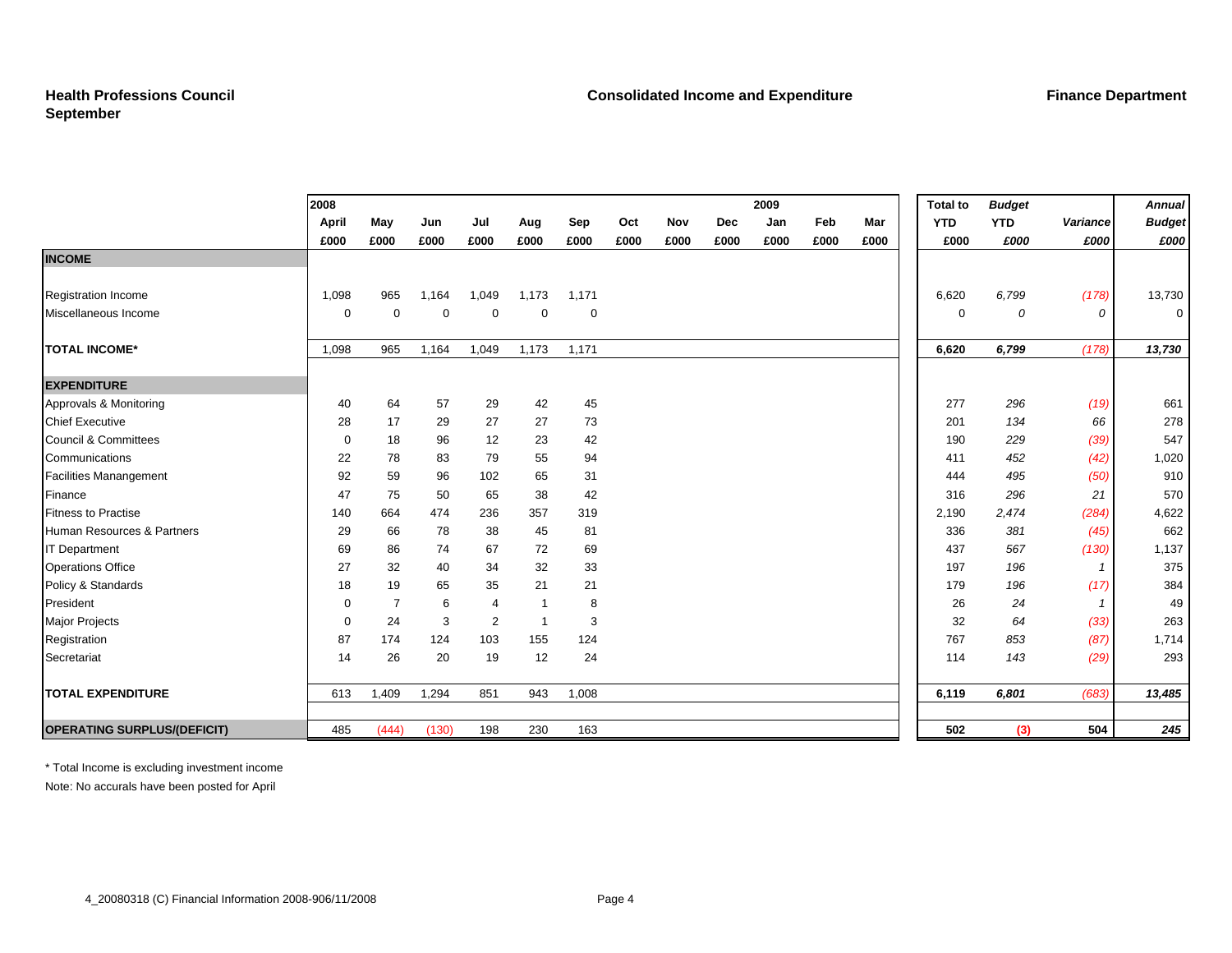### **Health Professions Council September**

|                               | 2008        |                |       |                         |                |                |      |      |            | 2009 |      |      | <b>Total to</b> | <b>Budget</b> | <b>Total</b>       |
|-------------------------------|-------------|----------------|-------|-------------------------|----------------|----------------|------|------|------------|------|------|------|-----------------|---------------|--------------------|
|                               | April       | May            | Jun   | Jul                     | Aug            | Sep            | Oct  | Nov  | <b>Dec</b> | Jan  | Feb  | Mar  | Sep             | Sep           | <b>Expenditure</b> |
|                               | £000        | £000           | £000  | £000                    | £000           | £000           | £000 | £000 | £000       | £000 | £000 | £000 | £000            | £000          | £000               |
| <b>EXPENDITURE</b>            |             |                |       |                         |                |                |      |      |            |      |      |      |                 |               |                    |
| Approvals & Monitoring        | (7)         | 12             | (2)   | (22)                    | (2)            | 3              |      |      |            |      |      |      | (19)            | 296           | 277                |
| <b>Chief Executive</b>        | 8           | (4)            | 7     | $\overline{\mathbf{1}}$ | $\overline{7}$ | 47             |      |      |            |      |      |      | 66              | 134           | 201                |
| Council, Committees & PLG     | (27)        | (12)           | 39    | (38)                    | 17             | (18)           |      |      |            |      |      |      | (39)            | 229           | 190                |
| Communications                | (11)        | (7)            | 17    | 9                       | (53)           | $\overline{4}$ |      |      |            |      |      |      | (42)            | 452           | 411                |
| <b>Facilities Manangement</b> | 28          | (16)           | (32)  | 13                      | (6)            | (38)           |      |      |            |      |      |      | (50)            | 495           | 444                |
| Finance                       | (18)        | 43             | (3)   | 18                      | (17)           | (3)            |      |      |            |      |      |      | 21              | 296           | 316                |
| <b>Fitness to Practise</b>    | (232)       | 159            | 8     | (129)                   | (7)            | (82)           |      |      |            |      |      |      | (284)           | 2,474         | 2,190              |
| Human Resources & Partners    | (2)         | $\overline{7}$ | (30)  | (43)                    | 12             | 12             |      |      |            |      |      |      | (45)            | 381           | 336                |
| <b>IT Department</b>          | 14          | (4)            | (33)  | (28)                    | (56)           | (23)           |      |      |            |      |      |      | (130)           | 567           | 437                |
| <b>Operations Office</b>      | (12)        | (2)            | 6     | $\overline{4}$          | $\overline{4}$ | $\overline{2}$ |      |      |            |      |      |      | $\overline{1}$  | 196           | 197                |
| Policy & Standards            | (1)         | (3)            | (24)  | 11                      | 1              | (1)            |      |      |            |      |      |      | (17)            | 196           | 179                |
| President                     | $\mathbf 1$ | (2)            | 2     | $\mathbf 0$             | (3)            | 3              |      |      |            |      |      |      |                 | 24            | 26                 |
| Major Projects                | (44)        | 16             | 2     | $\overline{\mathbf{1}}$ | (3)            | (4)            |      |      |            |      |      |      | (33)            | 64            | 32                 |
| Registration                  | (59)        | 32             | (20)  | (46)                    | 18             | (12)           |      |      |            |      |      |      | (87)            | 853           | 767                |
| Secretariat                   | (4)         | 0              | (4)   | (6)                     | (13)           | (1)            |      |      |            |      |      |      | (29)            | 143           | 114                |
|                               |             |                |       |                         |                |                |      |      |            |      |      |      |                 |               |                    |
| <b>TOTAL BUDGET VARIANCE</b>  | (366)       | 219            | (67)  | (253)                   | (102)          | (114)          |      |      |            |      |      |      | (683)           | 6,801         | 6,119              |
|                               |             |                |       |                         |                |                |      |      |            |      |      |      |                 |               |                    |
| <b>TOTAL MONTHLY BUDGET</b>   | 979         | 1,190          | 1,361 | 1,104                   | 1,045          | 1,122          |      |      |            |      |      |      |                 |               | 6,801              |
|                               |             |                |       |                         |                |                |      |      |            |      |      |      |                 |               |                    |
| <b>TOTAL EXPENDITURE</b>      | 613         | 1,409          | 1,294 | 851                     | 943            | 1,008          |      |      |            |      |      |      |                 |               | 6,119              |

\* Total Income is excluding investment income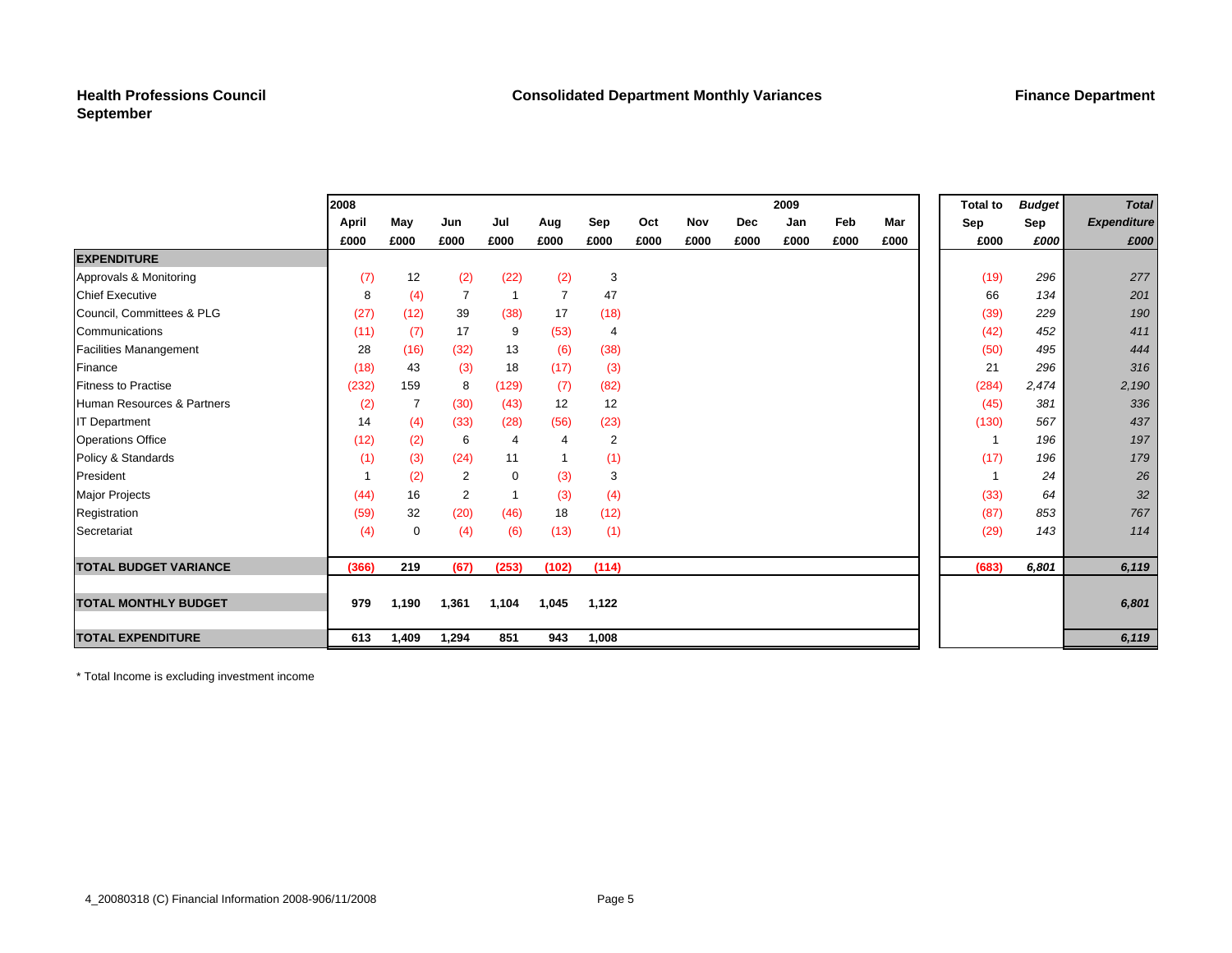|                                | Actual        | 2008        |             |             |             |             |          |             | 2009         |              |              |             |             | <b>Budget</b> |
|--------------------------------|---------------|-------------|-------------|-------------|-------------|-------------|----------|-------------|--------------|--------------|--------------|-------------|-------------|---------------|
|                                | <b>Mar 08</b> | April       | May         | Jun         | Jul         | Aug         | Sep      | Oct         | Nov          | Dec          | Jan          | Feb         | Mar         | <b>Mar 09</b> |
|                                | £000          | £000        | £000        | £000        | £000        | £000        | £000     | £000        | £000         | £000         | £000         | £000        | £000        | £000          |
| <b>FIXED ASSETS</b>            |               |             |             |             |             |             |          |             |              |              |              |             |             |               |
|                                |               |             |             |             |             |             |          |             |              |              |              |             |             |               |
| <b>Tangible Fixed Assets</b>   | 3,756         | 3,933       | 3,891       | 3,903       | 3,889       | 3,957       | 4,076    |             |              |              |              |             |             | 6,278         |
| Investments                    | 1,528         | 1,710       | 1,715       | 1,604       | 1,554       | 1,768       | 1,640    |             |              |              |              |             |             | 1,554         |
| <b>TOTAL FIXED ASSETS</b>      | 5,284         | 5,643       | 5,606       | 5,507       | 5,443       | 5,725       | 5,716    | $\mathbf 0$ | 0            | $\mathbf{0}$ | $\mathbf 0$  | $\mathbf 0$ | $\mathbf 0$ | 7,832         |
| <b>CURRENT ASSETS</b>          |               |             |             |             |             |             |          |             |              |              |              |             |             |               |
| Debtors & Prepayments          | 213           | 335         | 358         | 283         | 273         | 245         | 203      |             |              |              |              |             |             | 353           |
| Bank & Cash                    | 4,899         | 5,098       | 4,308       | 3,786       | 4,579       | 4,288       | 5,677    |             |              |              |              |             |             | 5,353         |
| <b>CURRENT LIABILITIES</b>     |               |             |             |             |             |             |          |             |              |              |              |             |             |               |
| Creditors and accrued expenses | (2, 103)      | (1,706)     | (1,864)     | (1,663)     | (1,594)     | (1,663)     | (1,719)  |             |              |              |              |             |             | (2, 363)      |
| <b>WORKING CAPITAL</b>         | 3,009         | 3,727       | 2,802       | 2,406       | 3,258       | 2,870       | 4,161    | $\mathbf 0$ | $\mathbf{0}$ | $\mathbf{0}$ | $\mathbf{0}$ | $\mathbf 0$ | $\mathbf 0$ | 3,343         |
| <b>LOANS</b>                   | $\mathbf 0$   | $\mathbf 0$ | $\mathbf 0$ | $\mathbf 0$ | $\mathbf 0$ | $\mathbf 0$ | $\bf{0}$ | $\mathbf 0$ | 0            | $\mathbf 0$  | $\mathbf 0$  | $\mathbf 0$ | $\mathbf 0$ | 0             |
| Deferred income                | (6, 870)      | (7, 377)    | (6,777)     | (6, 502)    | (7,090)     | (6,687)     | (7, 767) |             |              |              |              |             |             | (7, 763)      |
|                                |               |             |             |             |             |             |          |             |              |              |              |             |             |               |
| <b>NET ASSETS</b>              | 1,423         | 1,993       | 1,631       | 1,411       | 1,611       | 1,908       | 2,110    | $\mathbf 0$ | $\mathbf 0$  | $\mathbf 0$  | $\mathbf 0$  | $\mathbf 0$ | $\mathbf 0$ | 3,412         |
| Represented by:                |               |             |             |             |             |             |          |             |              |              |              |             |             |               |
| <b>Revaluation Reserve</b>     | 422           | 422         | 422         | 422         | 422         | 422         | 422      |             |              |              |              |             |             | 651           |
| Income and expenditure account | 1,001         | 1,571       | 1,209       | 989         | 1,189       | 1,486       | 1,688    |             |              |              |              |             |             | 2,761         |
|                                | 1,423         | 1,993       | 1,631       | 1,411       | 1,611       | 1,908       | 2,110    | $\mathbf 0$ | $\mathbf 0$  | $\mathbf 0$  | $\mathbf 0$  | $\mathbf 0$ | $\mathbf 0$ | 3,412         |

\* Balance sheet includes investment income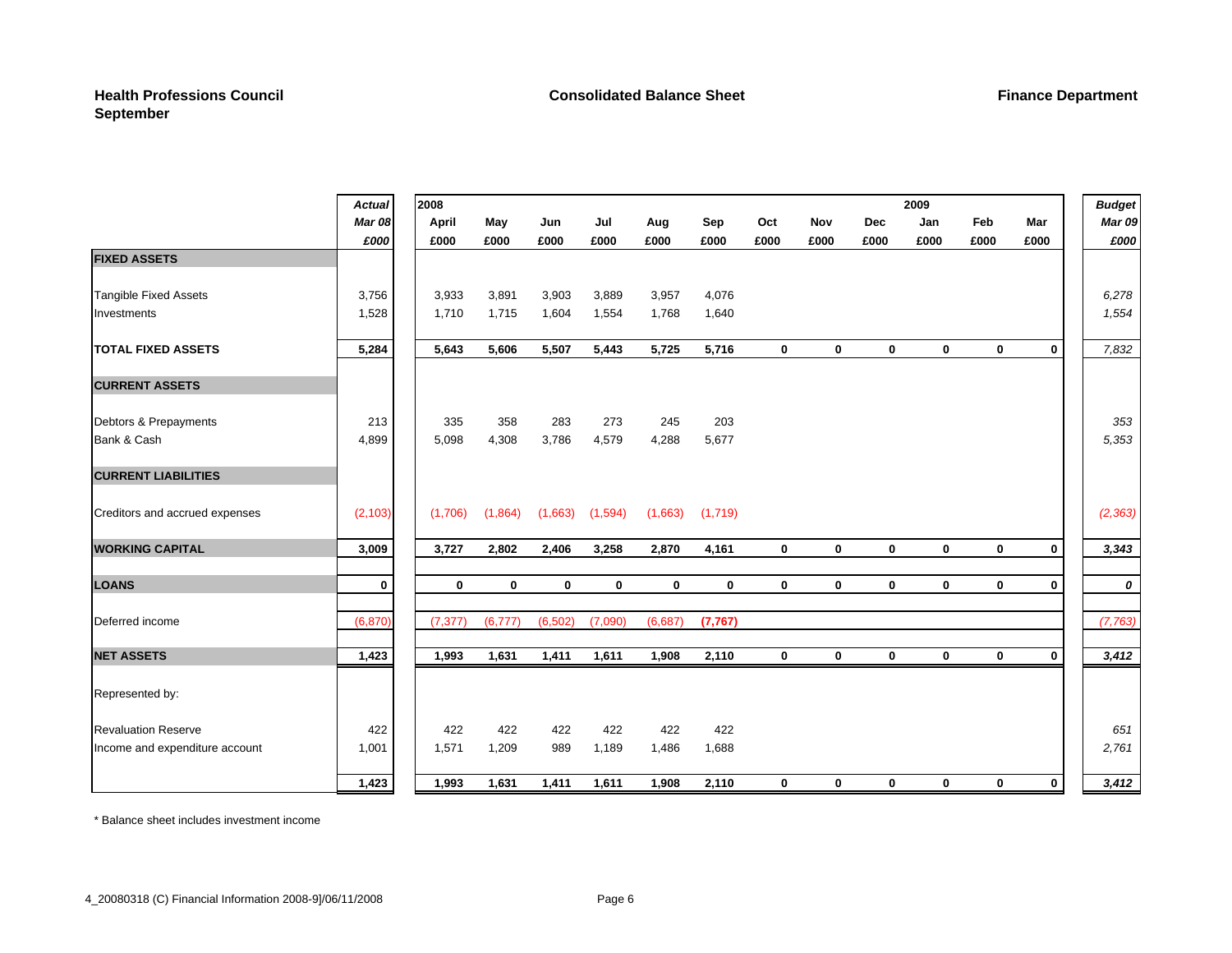#### **Health Professions Council September**

|                                 | <b>Actual</b> | 2008           |                |             |             |                |             |             |             |             | 2009        |             |             | <b>Total</b>     |
|---------------------------------|---------------|----------------|----------------|-------------|-------------|----------------|-------------|-------------|-------------|-------------|-------------|-------------|-------------|------------------|
|                                 | <b>Mar 08</b> | April          | May            | Jun         | Jul         | Aug            | Sep         | Oct         | Nov         | <b>Dec</b>  | Jan         | <b>Feb</b>  | Mar         | <b>September</b> |
|                                 | £000          | £000           | £000           | £000        | £000        | £000           | £000        | £000        | £000        | £000        | £000        | £000        | £000        | £000             |
|                                 |               |                |                |             |             |                |             |             |             |             |             |             |             |                  |
| <b>Opening Balance</b>          |               | 4,898          | 5,098          | 4,308       | 3,786       | 4,580          | 4,288       | 5,676       | 5,676       | 5,676       | 5,676       | 5,676       | 5,676       |                  |
| <b>Registration Income</b>      |               | 1,098          | 964            | 1,165       | 1,049       | 1,174          | 1,167       |             |             |             |             |             |             | 6,617            |
| Investment Income               |               | $\overline{2}$ | $\overline{1}$ | 17          | 45          | 6              | 54          |             |             |             |             |             |             | 125              |
| <b>Investment Sales</b>         |               | 35             | 44             | 38          | 39          | $\overline{4}$ | 50          |             |             |             |             |             |             | 210              |
| Deferred Income Movements       |               | 503            | (477)          | (393)       | 589         | (404)          | 1,080       |             |             |             |             |             |             | 898              |
| Department of Health funding    |               | $\mathbf 0$    | $\mathbf 0$    | 74          | 0           | 0              | $\mathbf 0$ |             |             |             |             |             |             | 74               |
| <b>Bank Loan</b>                |               |                |                |             |             |                |             |             |             |             |             |             |             |                  |
| Miscellaneous Income            |               |                |                |             |             |                |             |             |             |             |             |             |             | 0                |
| <b>Total Cash Receipts</b>      |               | 1,638          | 532            | 901         | 1,722       | 780            | 2,351       | $\mathbf 0$ | $\mathbf 0$ | $\mathbf 0$ | $\mathbf 0$ | $\mathbf 0$ | $\mathbf 0$ | 7,924            |
| Expenditure                     |               | 608            | 1,416          | 1,291       | 851         | 944            | 1,008       |             |             |             |             |             |             | 6,118            |
| Depreciation                    |               | (24)           | (25)           | (24)        | (25)        | (25)           | (18)        |             |             |             |             |             |             | (141)            |
| Asset disposal / writeoff       |               | $\mathbf 0$    | $\mathbf 0$    | $\mathbf 0$ | $\mathbf 0$ | $\mathbf 0$    | $\mathbf 0$ |             |             |             |             |             |             | 0                |
| Aged Cred / Accrual Movements   |               | 292            | (22)           | 169         | 70          | (70)           | (58)        |             |             |             |             |             |             | 381              |
| <b>Debtor Movements</b>         |               | 225            | (62)           | (93)        | (11)        | (28)           | (43)        |             |             |             |             |             |             | (12)             |
| <b>Payments to Creditors</b>    |               | 1,101          | 1,307          | 1,343       | 885         | 821            | 889         | $\mathbf 0$ | $\mathbf 0$ | $\mathbf 0$ | $\mathbf 0$ | $\mathbf 0$ | $\mathbf 0$ | 6,346            |
| <b>Capital Expenditure</b>      |               | 201            | (17)           | 36          | 11          | 93             | 138         |             |             |             |             |             |             | 462              |
| Capital write-off               |               | 0              | $\mathbf 0$    | 0           | $\mathbf 0$ | 0              | $\mathbf 0$ |             |             |             |             |             |             | 0                |
| <b>Investment Purchases</b>     |               | 136            | 32             | 44          | 32          | 158            | (64)        |             |             |             |             |             |             | 338              |
| Loan Repayments                 |               | $\Omega$       | $\Omega$       |             |             |                |             |             |             |             |             |             |             | 0                |
| <b>Other Payments</b>           |               | 337            | 15             | 80          | 43          | 251            | 74          | 0           | $\bf{0}$    | $\mathbf 0$ | $\mathbf 0$ | $\mathbf 0$ | $\mathbf 0$ | 800              |
| <b>Closing Balance</b>          | 4,898         | 5,098          | 4,308          | 3,786       | 4,580       | 4,288          | 5,676       | 5,676       | 5,676       | 5,676       | 5,676       | 5,676       | 5,676       |                  |
| <b>Budgeted Closing Balance</b> |               |                |                |             |             |                |             |             |             |             |             |             |             |                  |
| <b>Variance</b>                 |               | 5,098          | 4,308          | 3,786       | 4,580       | 4,288          | 5,676       | 5,676       | 5,676       | 5,676       | 5,676       | 5,676       | 5,676       |                  |